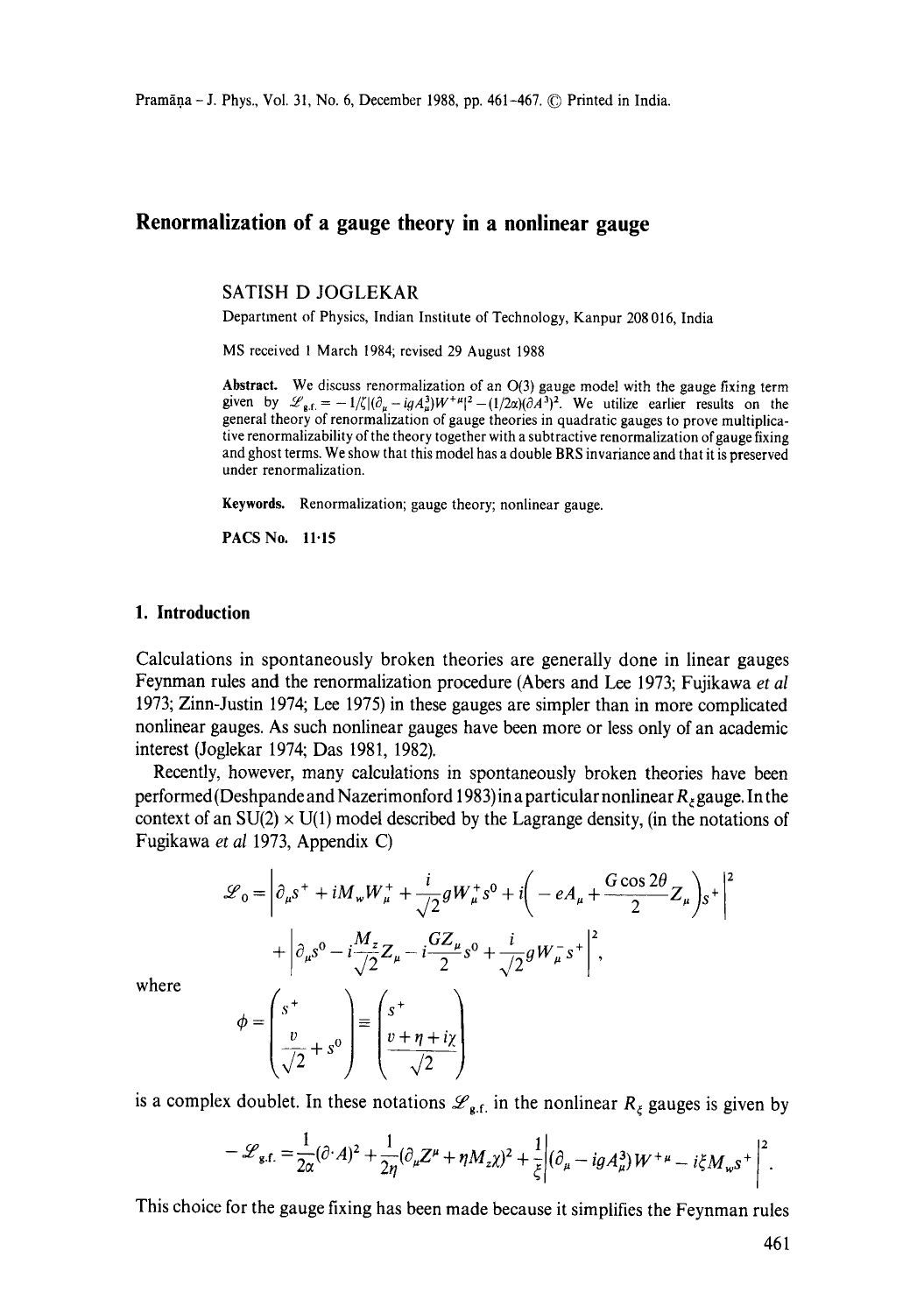of such theories and has in addition simpler electromagnetic WT identities. As such, renormalization of gauge theories in such gauges becomes an interesting problem.

In an earlier paper (Joglekar 1988), we had developed the general theory of renormalization in nonlinear gauges. In this work we shall apply the results of this theory to the discussion of renormalization of an unbroken  $O(3)$  model in a nonlinear  $R_{\epsilon}$ -like gauge. This model in this gauge has an interesting property that it has a double BRS invariance as shown in §2. We shall show that the theory can be renormalized to preserve the double BRS invariance and that the coupling constant  $g$  that appears in the gauge fixing term is renormalized the same way as the coupling constant that appears in the invariant action.

## **2. The model**

We shall consider the O(3) Yang-Mills theory given by the Lagrange density

$$
\mathcal{L}_0[A] = -\frac{1}{4} F_{\mu\nu}^{\alpha}(x) F^{\alpha\mu\nu}(x) \tag{1}
$$

with

$$
F_{\mu\nu}^{\alpha}(x) = \partial_{\mu}A_{\nu}^{\alpha} - \partial_{\nu}A_{\mu}^{\alpha} + gf^{\alpha\beta\gamma}A_{\mu}^{\beta}A_{\nu}^{\gamma},
$$
  

$$
f^{\alpha\beta\gamma} \equiv \varepsilon_{\alpha\beta\gamma}.
$$
 (2)

We shall quantize the theory in a gauge whose gauge-fixing term is given by

$$
-\mathcal{L}_{g.f.} = \frac{1}{2\alpha} (\partial^{\mu} A_{\mu}^{3})^{2} + \frac{1}{\xi} \Big| (\partial^{\mu} - ig A^{3\mu}) W_{\mu}^{+} \Big|^{2}
$$
  

$$
= \sum_{\alpha} \frac{1}{2} f_{\alpha} [A]^{2}, \tag{3}
$$

where

 $W^{\pm} = (A_1 \pm iA_2)/\sqrt{2}$ .

 $6A^{\alpha} = 2A^{\alpha}$   $a f^{\alpha\beta\gamma} A^{\beta} A^{\gamma}$ 

 $\mathscr{L}_{0}[A]$  of (1) is invariant under the gauge transformations

i.e.

$$
\delta W_{\mu}^{\pm} = \partial_{\mu} \Lambda^{\pm} \mp ig A_{\mu}^3 \Lambda^{\pm} \pm ig \Lambda^3 W_{\mu}^{\pm},
$$
  
\n
$$
\delta A_{\mu}^3 = \partial_{\mu} \Lambda^3 - ig(W^{\pm} \Lambda^- - W^- \Lambda^+),
$$
  
\n
$$
\Lambda^{\pm} = (\Lambda^1 \pm i\Lambda^2)/\sqrt{2}.
$$
\n(4)

With the help of this form for the gauge transformations, one can write the ghost Lagrangian viz.:

$$
\mathcal{L}_{\mathbf{g}} = \bar{c}_{+} \{ (\partial_{\mu} - igA_{\mu}^{3}) [(\partial_{\mu} - igA_{\mu}^{3})c_{+} + igW_{\mu}^{+} c_{3}] \n- igW_{\mu}^{+} [\partial_{\mu} c_{3} - ig(W_{\mu}^{+} c_{-} - W_{\mu}^{-} c_{+})] \} + \text{h.c.} \n+ \bar{c}_{3} \{ \partial^{2} c_{3} - ig\partial_{\mu} (W_{\mu}^{+} c_{-} - W_{\mu}^{-} c_{+}) \} \tag{5}
$$

with

$$
c_{+} = \frac{c_1 \pm i c_2}{\sqrt{2}}, \quad \bar{c}_{\pm} = \frac{\bar{c}_1 \pm i \bar{c}_2}{\sqrt{2}}.
$$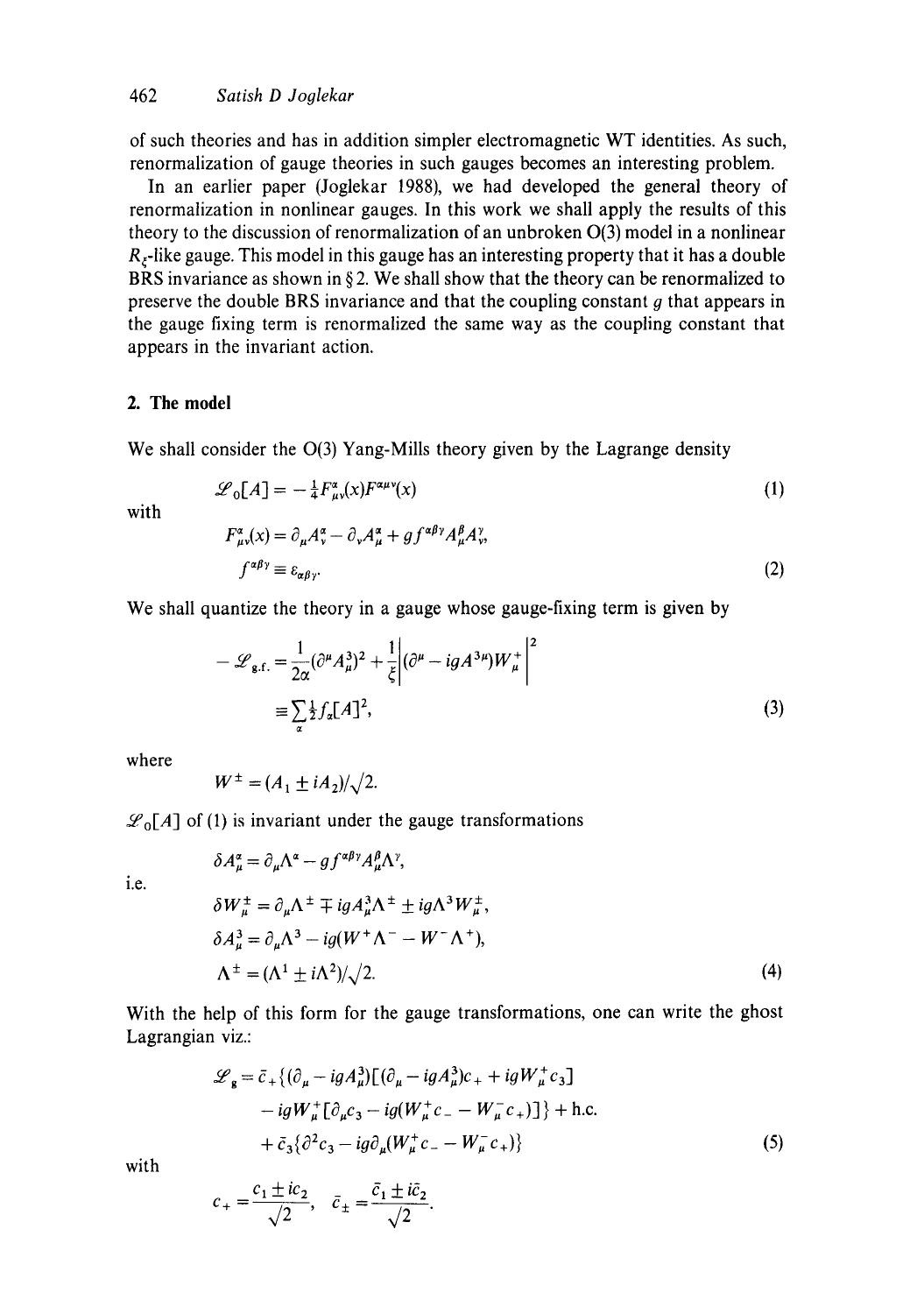The total effective action is

$$
\mathcal{L}_{\text{eff}}[A, c, \bar{c}] = \mathcal{L}_0[A] + \mathcal{L}_{\text{g.f.}}[A] + \mathcal{L}_{\text{g}}[A, c, \bar{c}].
$$
\n(6)

This effective action has an extra invariance. Omitting the term  $-\frac{1}{2}(\partial^{\mu}A_{\mu}^{3})^{2}$  in the  $\mathscr{L}_{g.f.}$ [A], but keeping the rest of the terms in  $\mathscr{L}_{g.f.}$  and  $\mathscr{L}_{g.}$ , this  $\mathscr{L}_{eff}$  is invariant under the local "electromagnetic" gauge transformations viz:

$$
A_{\mu}^{3} \rightarrow A_{\mu}^{3'} = A_{\mu}^{3} + \partial_{\mu} \alpha(x)
$$
  
\n
$$
W_{\mu}^{\pm} \rightarrow W_{\mu}^{\pm'} = \exp\left[\pm i\alpha(x)\right]W_{\mu}^{\pm},
$$
  
\n
$$
c_{\pm} \rightarrow c_{\pm}' = \exp\left[\pm i\alpha(x)\right]c_{\pm},
$$
  
\n
$$
\bar{c}_{\pm} \rightarrow \bar{c}_{\pm}' = \exp\left[\mp i\alpha(x)\right] \bar{c}_{\pm},
$$
  
\n
$$
c_{3} \rightarrow c_{3}' = c_{3},
$$
  
\n
$$
\bar{c}_{3} \rightarrow \bar{c}_{3}' = \bar{c}_{3},
$$
  
\n(7)

as can be seen from the form of  $\mathcal{L}_{\text{at}}$  and  $\mathcal{L}_{\text{o}}$  of (3) and (5).

We shall express the two invariances differently. We add a pair of new ghost and antighost free fields C and  $\overline{C}$  to the action. They do not couple to any other fields. Their use is in being able to express the two invariances as the BRS invariances of the single effective Lagrangian,

$$
\mathcal{L}_{\text{eff}}[A, c, \bar{c}, C, \bar{C}] = \mathcal{L}_{\text{eff}}[A, c, \bar{c}] + \bar{C}\partial^2 C. \tag{8}
$$

Then  $\mathcal{L}_{\text{eff}}$  of (8) is invariant under the following two BRS transformations:

(i) 
$$
\delta A_{\mu}^{\alpha} = D_{\mu}^{\alpha\beta} c_{\beta} \lambda,
$$
  
\n
$$
\delta c_{\alpha} = -\frac{1}{2} g f^{\alpha\beta} c_{\beta} c_{\gamma} \lambda,
$$
  
\n
$$
\delta \bar{c}_{\alpha} = -\eta^{-1/2} f_{\alpha} [A] \lambda \quad \eta = \xi \quad \text{for} \quad \alpha = 1, 2
$$
  
\n
$$
= \alpha \quad = 3,
$$
\n(9)  
\n
$$
\delta C = \delta \bar{C} = 0.
$$
  
\n(ii) 
$$
\delta A_{\mu}^{3} = \partial_{\mu} C \lambda,
$$
  
\n
$$
\delta W_{\mu}^{\pm} = \pm ig C W_{\mu}^{\pm} \lambda,
$$
  
\n
$$
\delta c_{\pm} = \pm ig C \lambda c_{\pm},
$$
  
\n
$$
\delta \bar{c}_{\pm} = \mp ig C \lambda \bar{c}_{\pm},
$$
  
\n
$$
\delta c_{3} = 0 = \delta \bar{c}_{3} = \delta C,
$$
  
\n
$$
\delta \bar{C} = -\frac{1}{\alpha} \partial^{\mu} A_{\mu}^{3} \lambda.
$$
\n(10)

Our aim is to renormalize the theory preserving both kinds of BRS invariances. We would also like to see if the coupling constant  $g$  that appears in gauge-fixing term is renormalized the same way as that appearing in the gauge-invariant Lagrangian.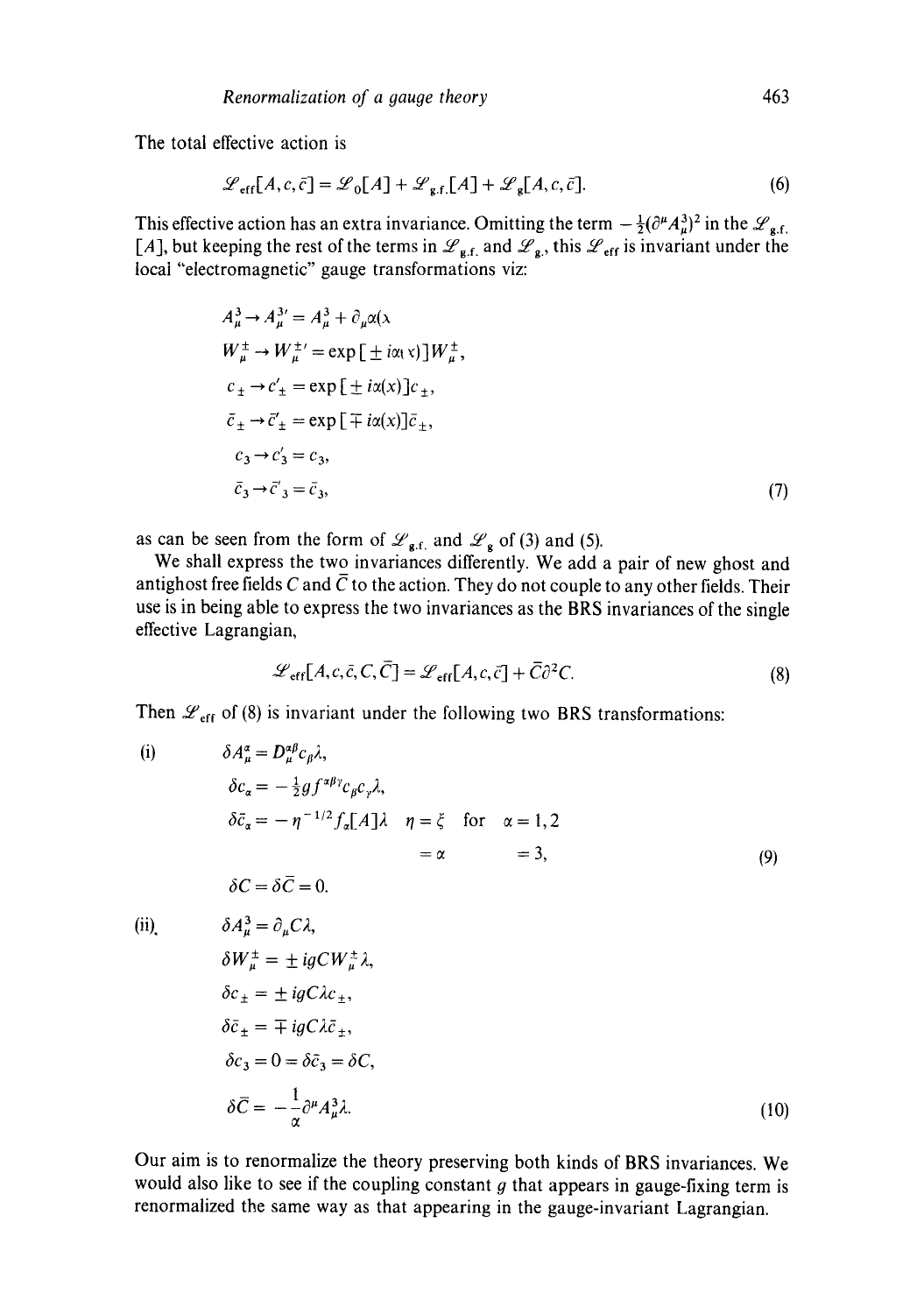## **3. Results on the renormalization in quadratic gauges**

In Joglekar (1988) we discussed the renormalization of gauge theories in quadratic gauges when the gauge fixing term of the form:

$$
\mathcal{L}_{g.f.} = -\sum_{\alpha} \frac{1}{2\eta_{\alpha}} (\partial^{\mu} A^{\alpha}_{\mu} + \zeta^{\alpha}_{\beta \gamma} A^{\beta}_{\mu} A^{\gamma \mu})^2, \tag{11}
$$

where the term  $\zeta_{\beta\gamma}^{\alpha}A_{\mu}^{\beta}A^{\gamma\mu}$  preserves the global invariance of the theory. It was shown there that the gauge fixing and the ghost terms are subtractively renormalized; so that it is convenient to start from the beginning with

$$
\mathcal{L}'_{\mathbf{g.f.}} = -\sum_{\alpha} \frac{1}{2\eta_{\alpha}} (\partial^{\mu} A^{\alpha}_{\mu} + \zeta^{\alpha}_{\beta\gamma} A^{\beta}_{\mu} A^{\gamma\mu} + \tau^{\alpha\beta}_{\gamma} \bar{c}_{\beta} c_{\gamma})^{2} = -\sum_{\alpha} f^{\prime 2}_{\alpha} [A, c, \bar{c}] \tag{12}
$$

with  $\tau^{\alpha\beta}_{\gamma} = -\tau^{\beta\alpha}_{\gamma}\tau^{\alpha\beta}_{\gamma}$  depends on the loop expansion parameter a and are zero in the tree approximation.

Then the ghost term must be modified as follows:

$$
\mathcal{L}'_{\mathbf{g}} = \mathcal{L}_{\mathbf{g}} - \frac{1}{4} g f^{\alpha \beta \gamma} c_{\beta} c_{\gamma} \tau_{\alpha}^{\kappa \sigma} \bar{c}_{\kappa} \bar{c}_{\sigma}.
$$
 (13)

Let

$$
S'_{\rm eff} = \int [\mathcal{L}_0[A] + \mathcal{L}'_{\rm g.f.} + \mathcal{L}'_{\rm g}] d^n x. \tag{14}
$$

The structure of counterterms was established in Joglekar (1988). To state this structure, it is necessary to introduce sources for composite operators that enter BRS transformations. We consider,

$$
S'_{\text{eff}}[A, c, \bar{c}, K, L, R] = S_0[A] - \sum_{\alpha=1}^3 \frac{1}{2} (f'_{\alpha} - \eta_{\alpha}^{-1/2} R_{\alpha})^2 + S'_{g}
$$

$$
+ K_i D_i^{\alpha} c_{\alpha} + \frac{1}{2} g f^{\alpha \beta \gamma} c_{\beta} c_{\gamma} L_{\alpha}.
$$
 (15)

The structure of the counterterms is expressed conveniently in terms of the nilpotent operator

$$
\mathcal{G} = \frac{\delta S}{\delta A_i} \frac{\delta}{\delta K_i} + \frac{\delta S}{\delta c_\alpha} \frac{\delta}{\delta L_\alpha} + \frac{\delta S}{\delta \bar{c}_\alpha} \frac{\delta}{\delta R_\alpha}
$$
(16)

and is given in terms of the divergent part of the generating functional for proper vertices in any given loop approximation as,

$$
\{\Gamma\}^{\text{div}} = \alpha_1(\varepsilon) S_0[A] + \mathcal{G} X[A, c, \bar{c}, K, L, R; \varepsilon],\tag{17}
$$

where  $X$  is a Lorentz invariant local functional of dimension 3 and ghost number (Joglekar and Lee 1976) minus one. From this it follows that  $X$  has the most general structure given below:

$$
X = \sum_{i=1}^{3} \alpha_{2}^{(i)}(\varepsilon) K_{i} A_{i} + \sum_{\beta=1}^{3} \alpha_{3}^{(\beta)}(\varepsilon) L_{\beta} c_{\beta} + \sum_{\beta=1}^{3} \alpha_{4}^{\beta}(\varepsilon) R_{\beta} \bar{c}_{\beta}
$$
  
+ 
$$
\sum_{\beta=1}^{3} \alpha_{5}^{\beta}(\varepsilon) \partial_{i}^{\beta} \bar{c}_{\beta} A_{i} + \sum_{(\alpha_{ij})} \alpha_{6}^{(\alpha_{ij})}(\varepsilon) \frac{1}{2} \bar{c}_{\alpha} \lambda_{ij}^{\alpha} A_{i} A_{j}
$$
  
+ 
$$
\sum_{\beta \gamma \delta} \alpha_{\gamma}^{(\beta \gamma \delta)}(\varepsilon) \frac{1}{2} \rho_{\delta}^{\beta \gamma} \bar{c}_{\beta} \bar{c}_{\gamma}.
$$
 (18)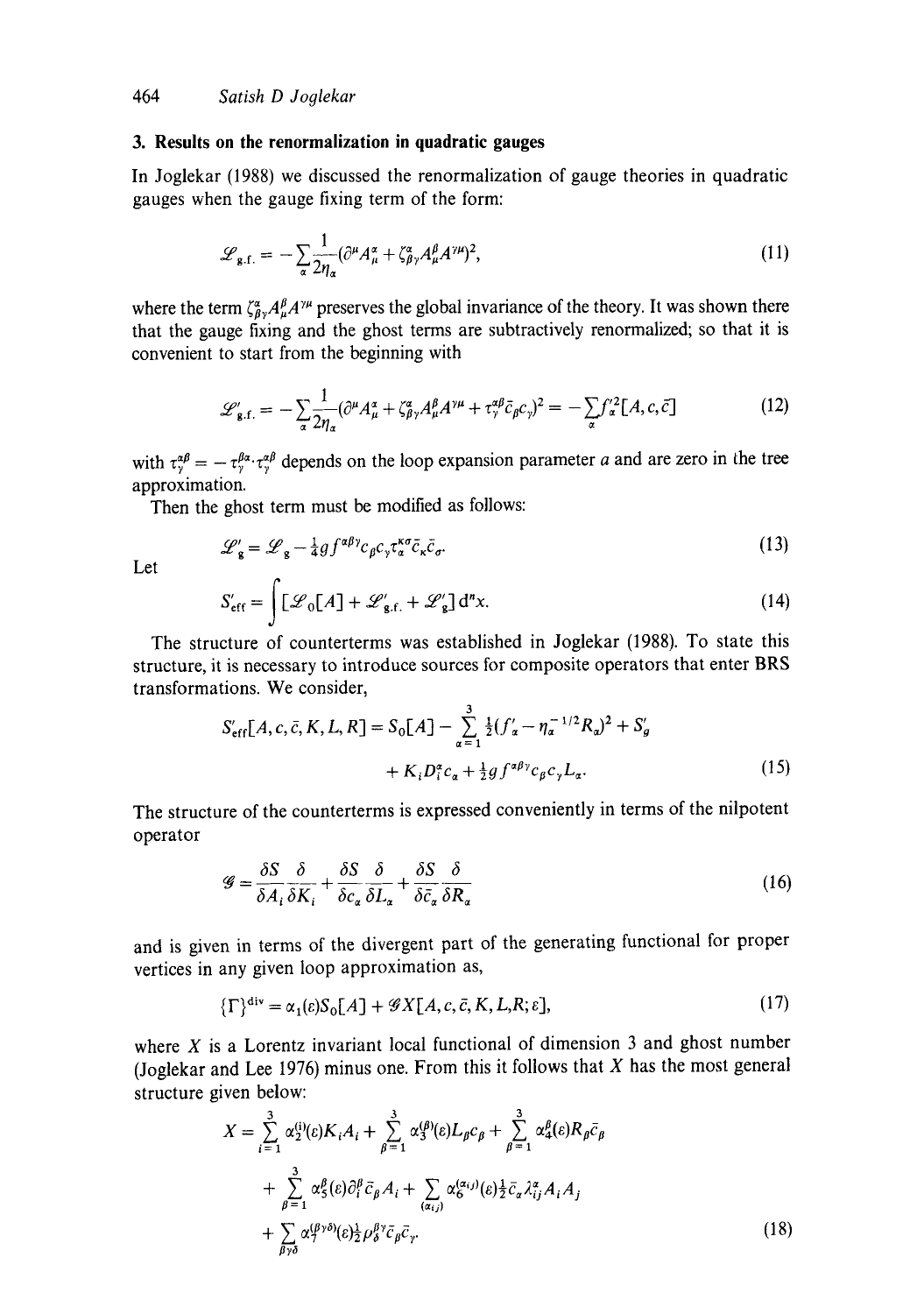Then in terms of  $S_{\text{eff}}'$ , the following counterterms are needed

(i) 
$$
S_0[A] \equiv \int \mathcal{L}_0[A] d^n x,
$$

**(ii)**   $\int \frac{e^{x}}{s} \frac{dx}{a(x)} dx^{n} dx$   $\alpha = 1, 2, 3 \alpha$  not summed,

(iii) 
$$
\int \frac{\partial S_{\text{eff}}}{\partial c_{\alpha}(x)} c_{\alpha}(x) d^{n}x \alpha = 1, 2, 3 \alpha \text{ not summed,}
$$

(iv) 
$$
\int d^n x \{ \partial^\mu \bar{c}_\alpha D_\mu^{\alpha\beta} c_\beta + \eta_\alpha^{-1/2} f'_\alpha \partial \cdot A^\alpha \} \propto \text{not summed},
$$

(v) 
$$
\int \left[\frac{1}{2}\eta_{\alpha}^{-1/2}f'_{\alpha}\lambda_{\beta\gamma}^{\alpha}A_{\mu}^{\beta}A^{\gamma\mu}-\bar{c}_{\alpha}\lambda_{\beta\gamma}^{\alpha}A_{\mu}^{\gamma}D_{\mu}^{\beta\delta}c_{\beta}\right]d''x \propto \text{not summed},
$$

(vi) 
$$
\int d^n x [\eta_\alpha^{-1/2} f'_\alpha \rho_\gamma^{\alpha \beta} \bar{c}_\beta c_\gamma + \frac{1}{4} g \rho_\alpha^{\lambda \beta} \bar{c}_\lambda \bar{c}_\beta f^{\alpha \delta \epsilon} c_\delta c_\epsilon] \propto \text{ not summed.}
$$
 (19)

Further, our action has extra U(1) local invariance of (7). This has certain consequences on the structure of divergences. These will be derived in the next section in the form of an extra WT identity. This WT identity must be imposed on the structure of counterterms in (19) above and only those counterterms that satisfy this WT identity can be allowed counterterms. This, as we shall see restricts the counterterms such that the g in  $\mathscr{L}_{g.f.}$  is renormalized the same way as that in  $\mathscr{L}_0[A]$ .

#### **4. Consequences of the U(I) invarianee**

To obtain the consequences of  $U(1)$  invariance of (7) in the form of the WT identity for the generating functional for proper vertices, we introduce the generating functionals and expectation values as usual

$$
W[J,\xi,\overline{\xi}] = \int [dA dc d\overline{c}] \exp i \int \{ \mathcal{L}'_{\text{eff}}[A,c,\overline{c}] + J^{\alpha}_{\mu}(x)A^{\alpha\mu}(x) + \overline{\xi}_{\alpha}c_{\alpha} + \overline{c}_{\alpha}\xi_{\alpha}\} d^{\alpha}x,
$$
\n(20)

$$
Z = -i\ln W,\tag{21}
$$

$$
\langle A^{\alpha}_{\mu} \rangle = \delta Z / \delta J^{\alpha}_{\mu}, \quad \langle c_{\alpha} \rangle = \delta Z / \delta \bar{\xi}_{\alpha}, \quad \langle \bar{c}_{\alpha} \rangle = - \delta Z / \delta \xi_{\alpha}.
$$
 (22)

Dropping brackets  $\langle \rangle$  around expectation values,

$$
\Gamma[A, c, \bar{c}] = Z - \int [J^{\alpha}_{\mu} A^{\alpha \mu} + \bar{\xi}_{\alpha} c_{\alpha} + \bar{c}_{\alpha} \xi_{\alpha}] d^{n}x.
$$
 (23)

Now we consider transformations of (7) on the integration variables of (20) and, equating the change to zero, obtain:

$$
0 = \int [dA dc d\bar{c}] \int d^n x [-\partial^\mu J_\mu^3 + iJ_\mu^- W^{+\mu} - iJ_\mu^+ W^{-\mu} + i\bar{\xi}_- c_+ - i\xi_+ \bar{c} + i\bar{c}_-\xi_+ - i\bar{c}_+\xi_- - \frac{1}{\alpha}\partial^2(\partial \cdot A^3)] \exp i\{\cdots\},
$$
  

$$
J^{\pm} \equiv (J^1 \pm iJ^2)/\sqrt{2}.
$$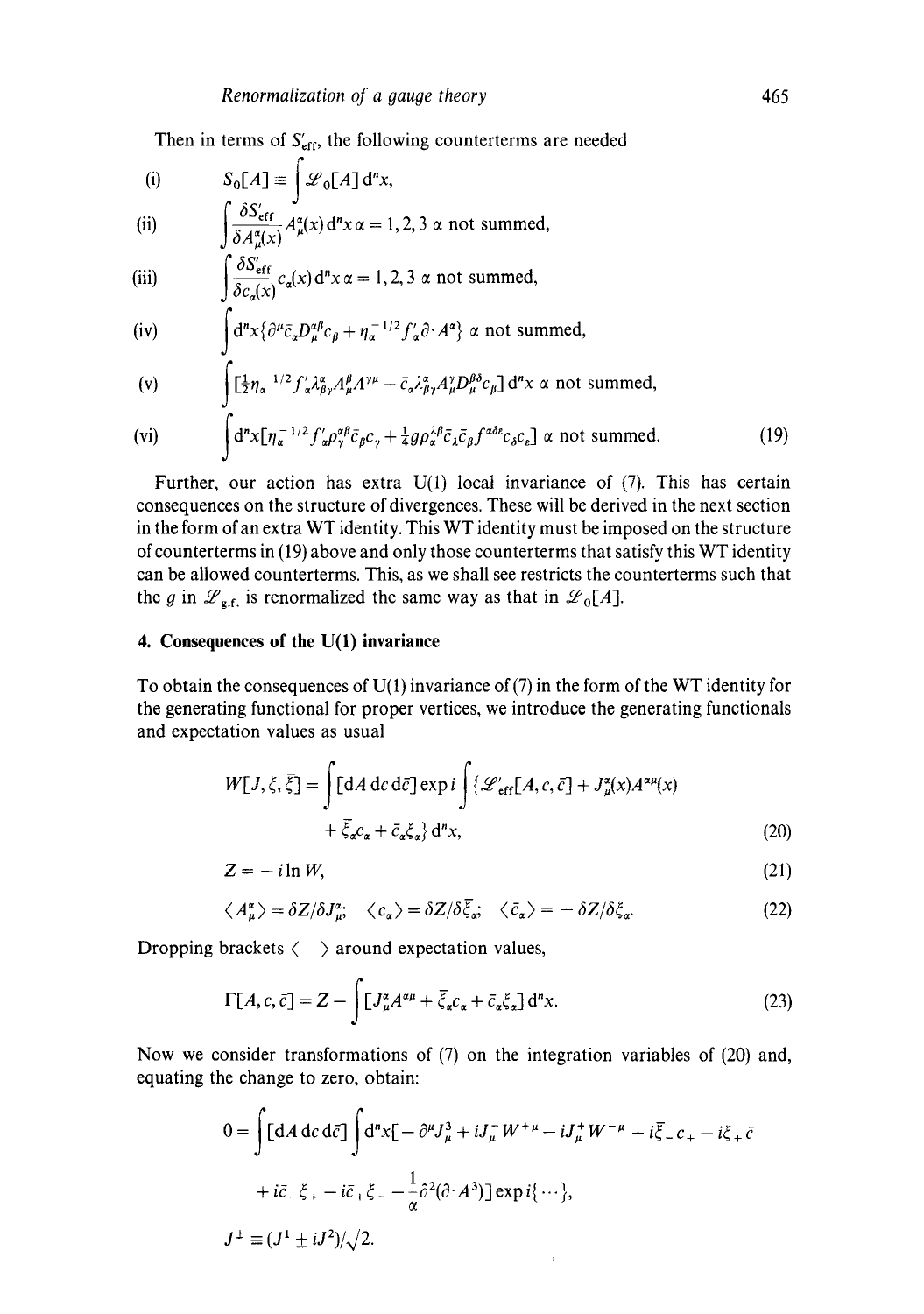Translating in terms of  $\Gamma$  by the use of

$$
\delta \Gamma / \delta A_{\mu}^{\alpha} = -J_{\mu}^{\alpha}; \quad \delta \Gamma / \delta \bar{c}_{\alpha} = -\xi_{\alpha}; \quad \delta \Gamma / \delta c_{\alpha} = \bar{\xi}_{\alpha}
$$
 (24)

and using

$$
\delta\Gamma_0/\delta A_\mu^3 \equiv \frac{\delta}{\delta A_\mu^3} \left[ \Gamma + \frac{1}{2\alpha} \int d^n x (\partial \cdot A^3)^2 \right] = -J_\mu^3 - \frac{1}{\alpha} \partial^2 A_\mu^3,\tag{25}
$$

we obtain,

$$
\int d^{n}x \left\{ \partial^{\mu} \frac{\delta \Gamma_{0}}{\delta A_{\mu}^{3}} - iW_{\mu}^{+} \frac{\delta \Gamma_{0}}{\delta W_{\mu}^{+}} + iW_{\mu}^{-} \frac{\delta \Gamma_{0}}{\delta W_{\mu}^{-}} + i \frac{\delta \Gamma_{0}}{\delta c_{+}} c_{+} \right. \left. - i \frac{\delta \Gamma_{0}}{\delta c_{-}} c_{-} - i \bar{c}_{-} \frac{\delta \Gamma_{0}}{\delta \bar{c}_{-}} \right\} \equiv \mathcal{G}_{1} \Gamma_{0} = 0. \tag{26}
$$

Now suppose that the theory has been renormalized upto  $(n-1)$  loops, then the divergence in nth loop approximation is a local polynomial satisfying

$$
\mathcal{G}_1\{\Gamma_0\}_n^{\text{div}} = 0. \tag{27}
$$

The content of the (27) is precisely that  $\{\Gamma\}_{n}^{\text{div}}$  and hence the counterterms needed are invariant under  $U(1)$  transformations of (7).

Hence only those counterterms in  $(15)$  that are invariant under U(1) transformations of(7) are allowed. It is easy to see from the form of the counterterms number 4 and 5 in (15) that only a particular combination of counterterms 4 and 5 is allowed by  $U(1)$ invariance.

As done in Joglekar (1988), it is easy to show that the remaining counterterms correspond to the following renormatizations

$$
A_{\mu}^{3} = Z_{3}^{1/2} A_{\mu}^{3(r)}; \quad W_{\mu}^{\pm} = Z^{1/2} W_{\mu}^{\pm(r)}; \quad c_{\pm} = \tilde{Z}^{1/2} c_{\pm}^{(r)},
$$
  
\n
$$
\bar{c}_{\pm} = \tilde{Z}^{1/2} \bar{c}_{\pm}^{(r)}; \quad c_{3} = \tilde{Z}_{3}^{1/2} c_{3}^{(r)}; \quad \bar{c}_{3} = \tilde{Z}_{3}^{1/2} c_{3}^{(r)},
$$
  
\n
$$
g = X g^{(r)}; \quad \alpha = Z_{3} \alpha^{(r)}; \quad \xi = W \xi^{(r)},
$$
  
\n
$$
\tau_{\gamma}^{\alpha \beta} = Y^{(\alpha \beta \gamma)} \tau_{\gamma}^{\alpha \beta(r)}.
$$
\n(28)

That these renormalizations can be implemented and theory made finite can be proved by induction exactly as was done in Joglekar (1988). The following identities help in verifying the relations between the form of the counterterms due to renormalizations of (28) and the structure of divergence of (19).

$$
2S_0[A] = \left\{ -g\frac{\partial}{\partial g} + 2\eta \frac{\partial}{\partial \eta} + \tau \frac{\partial}{\partial \tau} + \int d^n x A_\mu^\alpha(x) \frac{\partial}{\partial A_\mu^\alpha(x)} \right\} S_{\text{eff}}'.
$$

See also equations (6.15), (6.16) and (6.17), of Joglekar (1988). The final form of renormalized  $\mathscr{L}'_{g.f.}$  is

$$
\mathscr{L}'_{g.f.} = -\frac{1}{2\alpha}(\partial \cdot A^3)^2 - \frac{1}{\xi} \Big| (\partial^\mu - igA^{3\mu})W^+_\mu + \tau_1 \bar{c}_- c_3 + \tau_2 \bar{c}_3 c_+ \Big|^2
$$

and  $\mathcal{L}'_g$  can be obtained from (13).